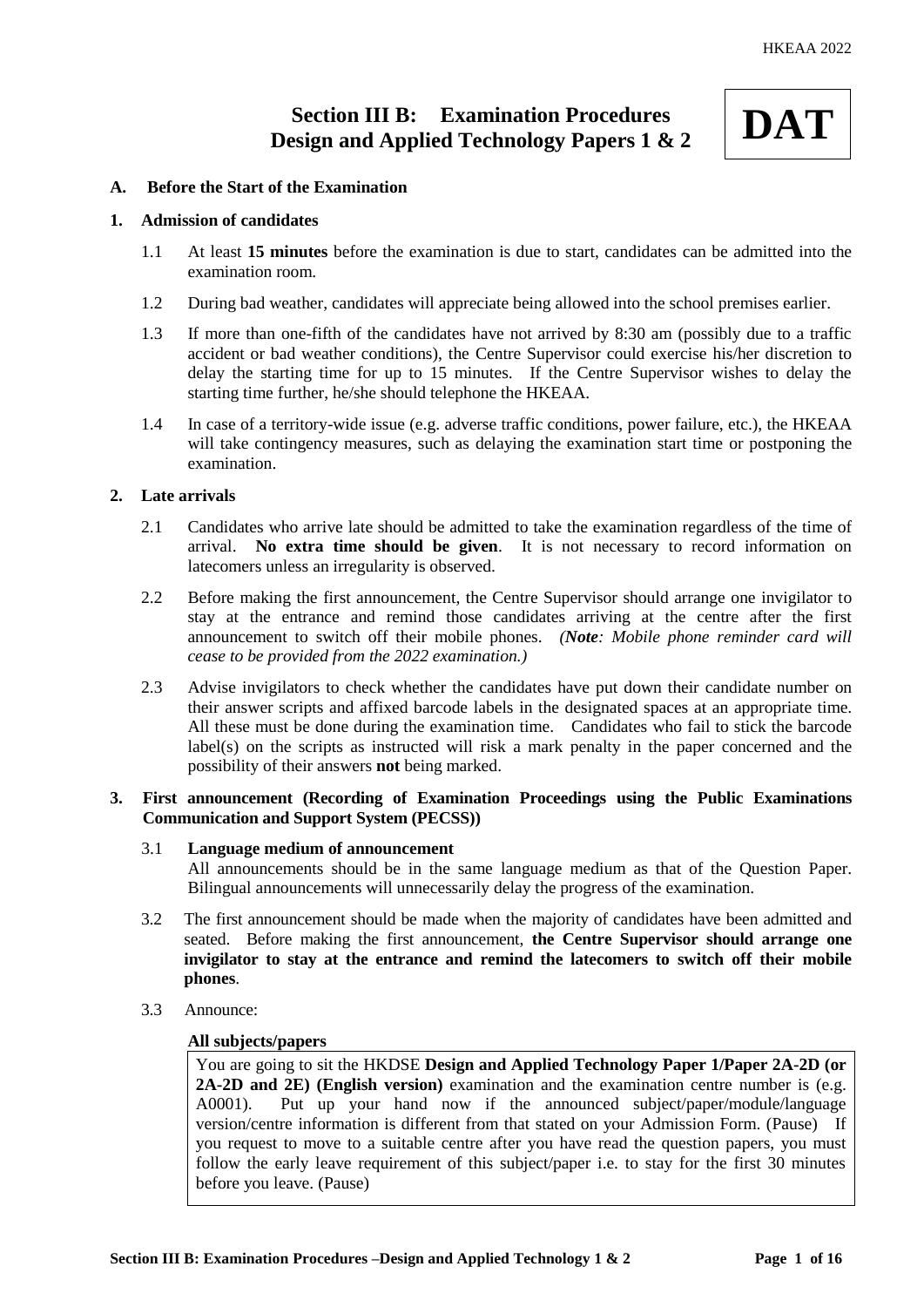The 'Public Examinations Communication  $\&$  Support System' has been installed at this examination centre. The centre conditions and examination proceedings will be recorded. Only authorised persons of the HKEAA can view, store or handle the recordings. The recordings will be destroyed upon closing of the examination year.

3.4 In case a candidate claims that the subject/paper/module/language version/centre information announced by the Centre Supervisor is different from that stated on his/her Admission Form, the **Centre Supervisor should arrange an invigilator to distribute the 'Notes for Wrong Centre or Wrong Version Candidates'** (**SR3(Notes) -** see *Specimen 40*) to the candidate concerned and let him/her decide whether or not to remain sitting the examination in this centre. For handling cases of wrong centre/wrong version candidates, please refer to *Section IV paragraphs 15 and 16*.

# **4. Second announcement (Checking of personal belongings)**

Announce:

# **(All subjects/papers)**

Check that you have taken the correct seat according to the seat number as stated on your Admission Form. Place your Admission Form and Identity Card or identification document on the top right-hand corner of your desk and not inside any folder. If you bring a folder, you must put it under your chair. Put up your hand if you have any questions. (Pause)

Put all the stationery you need to use on your desk. If you have brought a pencil case, put it in your bag or under your chair. (Pause)

If you intend to use a calculator during the examination, put the calculator on your desk. Remove the calculator cover/jacket and place it inside your bag or under the chair. Check your calculator now to make sure that no writings or markings have been made on the calculator. (Pause)

If you have brought a mobile phone, take out the phone now. Check to see if it has been switched off. (Pause) If not, switch it off now. You should also ensure that the alarm function of the phone has also been turned off and no sound will be emitted. (Pause for 15 seconds to ensure that candidates are complying with the instructions)

Now place the phone under your chair in a position clearly visible to the invigilators. (Pause)

If you have question paper(s) from previous examination session(s), notes, pieces of paper, books and dictionaries etc., put them in your bag. If you have brought any electronic devices (such as tablet, multimedia player, electronic dictionary, databank watch, smart watch, wireless earphones or other wearable technologies with communication or data storage functions, etc.), or articles that can emit sound, switch them off now (if possible) and put them in your bag or under your chair. (Pause)

Zip up your bag and put it under your chair. Do not leave your bag in the aisle. If you do not have a bag, put your purse and your mobile phone under your chair but bring all your other belongings to the front of the hall and put them … (Please clearly tell the candidates the location which you assign and ask an invigilator to assist).

Please note that if you are found to have any unauthorised materials on your desk or in the drawer of your desk, on your body or in your clothing after the Question Papers have been distributed, or any electronic devices (including mobile phone) switched on during the examination, you will receive a mark penalty, subject downgrading or even be disqualified from the whole examination.

Put up your hand if you have any questions. (Pause)

#### **Note:**

Repeat this announcement nearer the start of the examination if there are a lot of latecomers.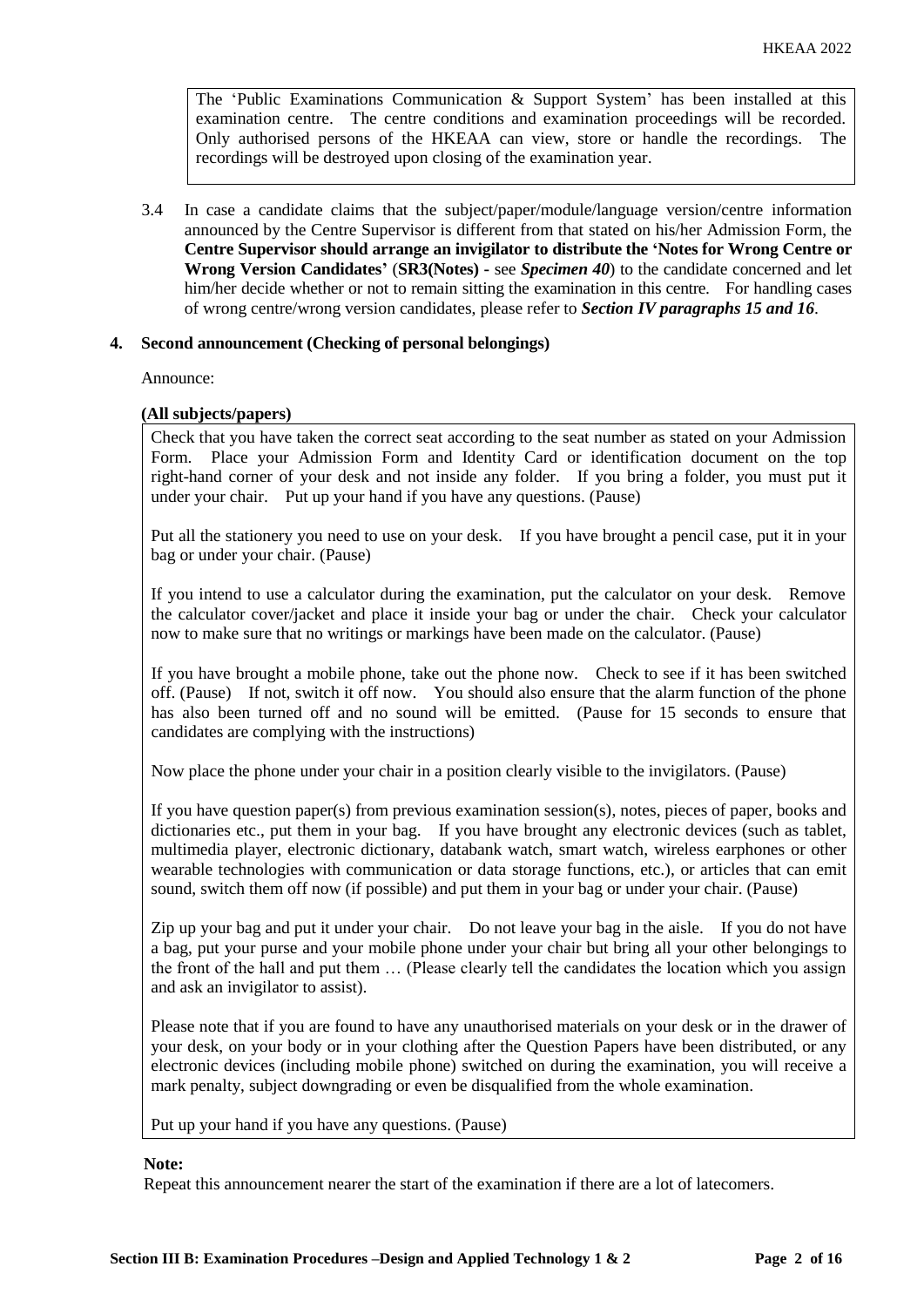The Centre Supervisor should ask the invigilators to check that the candidates follow these instructions. **Before the examination begins, should no mobile phone be found under a candidate's chair, invigilators may ask the candidate concerned if he/she has brought a mobile phone.**

# **5. Third announcement (Checking of barcode labels)**

# **Design and Applied Technology 1**

You should have on your desk a barcode sheet. Put up your hand if you do not. (Pause)

Your English name has been printed on the top of the barcode sheet. Each barcode label on the sheet has been printed with your candidate number, centre number, seat number and the subject/paper name. Please check to make sure that you have been given the correct barcode sheet. Put up your hand if you have any questions. (Pause)

After the start of the examination, you should first write your Candidate Number in the boxes provided on the front cover of your Question-Answer Book. You should copy your Candidate Number from your Admission Form. Moreover, you should stick barcode labels in the designated spaces on the cover and the inner pages of your Question-Answer Book.

If you use a supplementary answer sheet, you should also write your Candidate Number and affix a barcode label in the designated space. Do not fold, scratch or stain the barcode labels.

No extra time will be given to candidates for sticking the barcode labels on after the 'Stop working' announcement.

Each page of the Question-Answer Book and supplementary answer sheet has been printed with a page number. Do not change any of the page numbers or write your answers near them as this might affect the scanning of your script. It should also be noted that answers written in the margins will not be marked.

# **Design and Applied Technology 2 (Please choose one of the following instructions, as appropriate)**

#### **Elective papers 2A-2D**

You should have on your desk a barcode sheet. Put up your hand if you do not. (Pause)

Your English name has been printed on the top of the barcode sheet. Each barcode label on the sheet has been printed with your candidate number, centre number, seat number and the subject/paper name. Please check to make sure that you have been given the correct barcode sheet. Put up your hand if you have any questions. (Pause)

After the start of the examination, you should first write your Candidate Number in the boxes provided on the front cover of your Answer Book. You should copy your Candidate Number from your Admission Form. Moreover, you should stick barcode labels in the designated spaces on the cover and the inner pages of your Answer Book. If you attempt Question 4 of Paper 2B, you should write your Candidate Number in the boxes provided and stick a barcode label in the designated space on the front page of your Worksheet.

If you use a supplementary answer sheet, you should also write your Candidate Number and affix a barcode label in the designated space. Do not fold, scratch or stain the barcode labels.

No extra time will be given to candidates for sticking the barcode labels on after the 'Stop working' announcement.

Each page of the Answer Book, Worksheet and supplementary answer sheet has been printed with a page number. Do not change any of the page numbers or write your answers near them as this might affect the scanning of your script. It should also be noted that answers written in the margins will not be marked.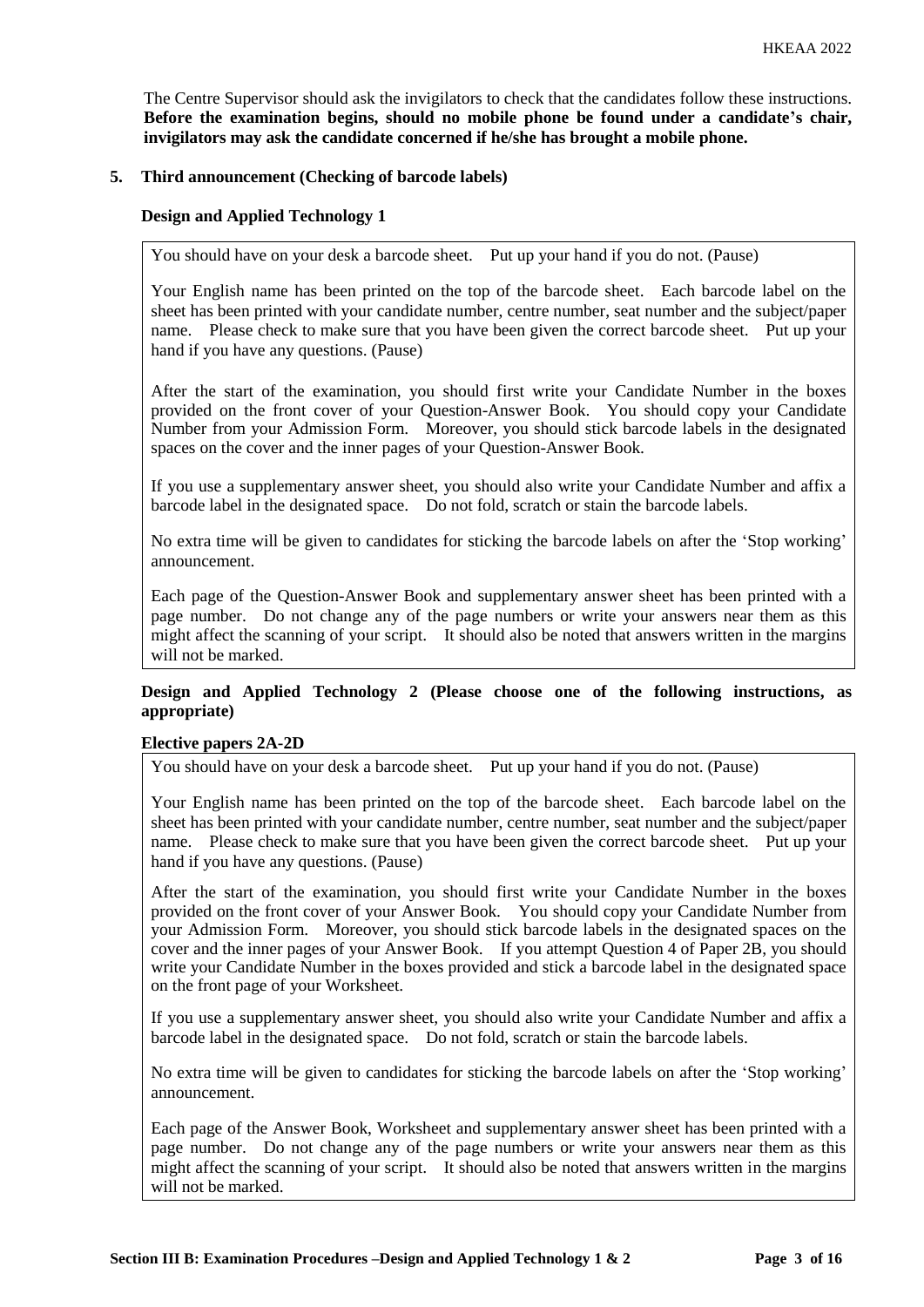# **Elective papers 2A-2D and 2E**

You should have on your desk a barcode sheet. Put up your hand if you do not. (Pause)

Your English name has been printed on the top of the barcode sheet. Each barcode label on the sheet has been printed with your candidate number, centre number, seat number and the subject/paper name. Please check to make sure that you have been given the correct barcode sheet. Put up your hand if you have any questions. (Pause)

After the start of the examination, you should first write your Candidate Number in the boxes provided on the front cover of your Answer Book and Question-Answer Book. You should copy your Candidate Number from your Admission Form. Moreover, you should stick barcode labels in the designated spaces on the cover and the inner pages of your Answer Book and Question-Answer Book. If you attempt Question 4 of Paper 2B, you should write your Candidate Number in the boxes provided and stick a barcode label in the designated space on the front page of your Worksheet.

If you use a supplementary answer sheet, you should also write your Candidate Number and affix a barcode label in the designated space. Do not fold, scratch or stain the barcode labels.

No extra time will be given to candidates for sticking the barcode labels on after the 'Stop working' announcement.

Each page of the Answer Book, Question-Answer Book, Worksheet and supplementary answer sheet has been printed with a page number. Do not change any of the page numbers or write your answers near them as this might affect the scanning of your script. It should also be noted that answers written in the margins will not be marked.

# **6. Fourth announcement (Checking of Answer Book)**

# **Design and Applied Technology 1**

This paper does not require any Answer Books. Please proceed to the Fifth announcement on distribution of Question-Answer Books (see *paragraph 7*).

# **Design and Applied Technology 2**

#### **Elective papers 2A-2D**

You should have on your desk one Answer Book and a green tag. Put up your hand if you do not. (Pause)

You should enter the question number on the front cover of the Answer Book and mark the corresponding question number box on each page of the Answer Book and supplementary answer sheets on which you have written any answers. Start each question on a new page.

No extra time will be given to candidates for filling in the question number boxes after the 'Stop working' announcement.

Now, read the Instructions on the Answer Book. (Pause)

# **Elective papers 2A-2D and 2E**

You should have on your desk one Answer Book and a green tag. Put up your hand if you do not. (Pause)

You should enter the question number on the front cover of the Answer Book and mark the corresponding question number box on each page of the Answer Book and supplementary answer sheets on which you have written any answers. Start each question on a new page.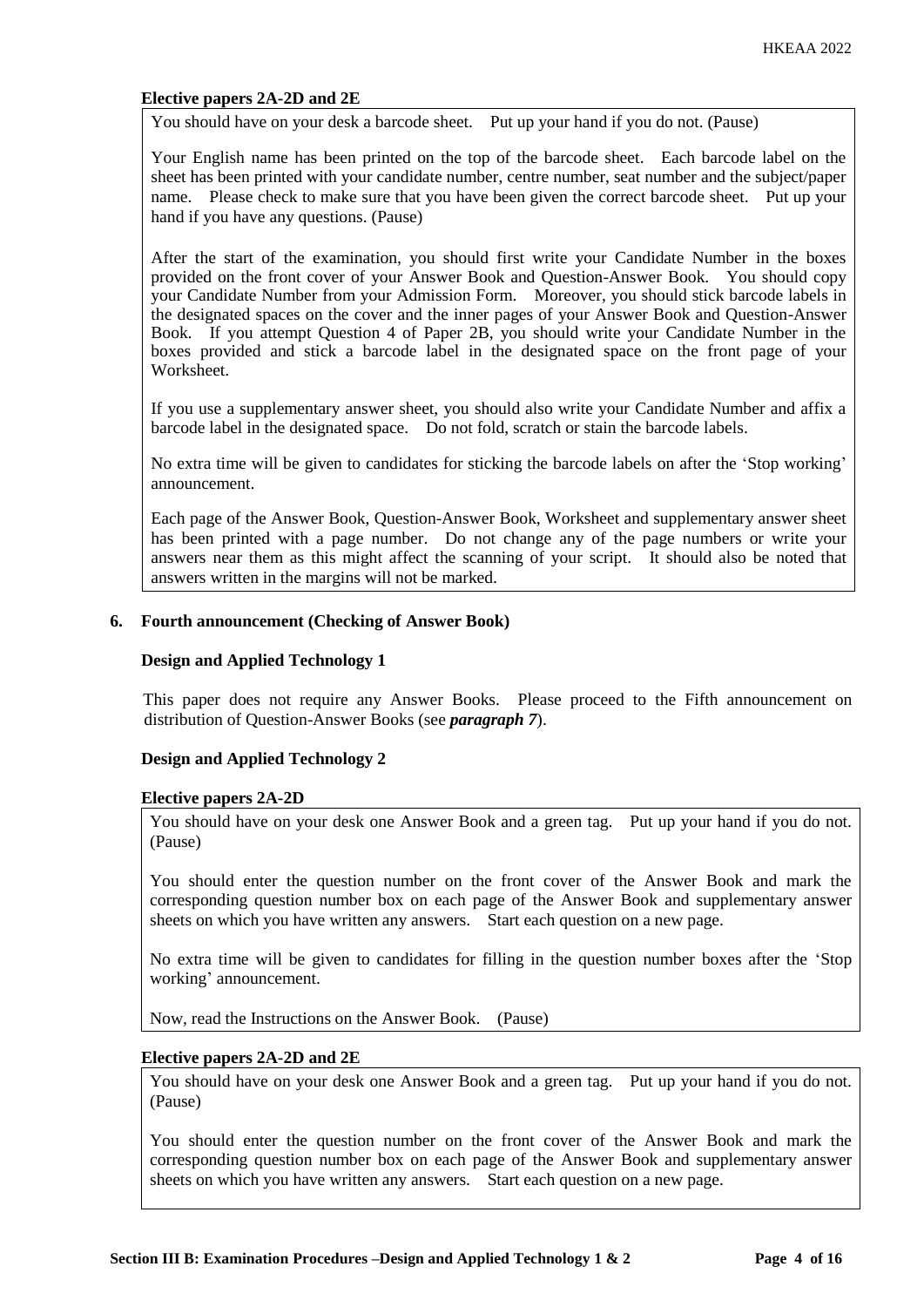No extra time will be given to candidates for filling in the question number boxes after the 'Stop working' announcement.

Now, read the Instructions on the Answer Book. (Pause)

# **7. Fifth announcement (Distribution of Question Papers / Question-Answer Books / Worksheets)**

The Centre Supervisor should check carefully whether the Question Papers/Question-Answer Books/Worksheets are **for the correct session**. The Centre Supervisor should then unseal and **open the packets of Question Papers/Question-Answer Books/Worksheets in front of the invigilators and candidates**. After ensuring that there are sufficient copies for distribution, announce:

## **Design and Applied Technology 1**

The Question-Answer Book will be distributed now. Make sure you have put away all unauthorised articles; otherwise you will be penalised. (Pause to allow sufficient time, say 10 seconds, for candidates to put away their unauthorised articles)

Do not turn over your Question-Answer Book and do not start writing until you are told to do so.

## **Design and Applied Technology 2**

## **Elective papers 2A-2D**

The Question Paper and Worksheet will be distributed now. Make sure you have put away all unauthorised articles; otherwise you will be penalised. (Pause to allow sufficient time, say 10 seconds, for candidates to put away their unauthorised articles)

Do not turn over your Question Paper or Worksheet and do not start writing until you are told to do so.

#### **Elective papers 2A-2D and 2E**

The Question Paper, Question-Answer Book and Worksheet will be distributed now. Make sure you have put away all unauthorised articles; otherwise you will be penalised. (Pause to allow sufficient time, say 10 seconds, for candidates to put away their unauthorised articles)

Do not turn over your Question Paper, Question-Answer Book or Worksheet and do not start writing until you are told to do so.

The Centre Supervisor should then give the Question Papers/Question-Answer Books/Worksheets to the invigilators and instruct them to distribute the papers to the candidates, with **the cover of the Question Papers/Question-Answer Books/Worksheets facing up**. If an invigilator finds any writing on a candidate's rough-work sheet during the distribution of Question Papers/Question-Answer Books/Worksheets, he/she should collect the rough-work sheet immediately and replace it with a new one.

# **8. Sixth announcement (Checking of Question Papers / Question-Answer Books** / **Worksheets)**

#### **Design and Applied Technology 1**

You should have on your desk a Question-Answer Book. Put up your hand if you do not. (Pause)

Now, read the Instructions on the cover of the Question-Answer Book. Do not turn over the pages until you are told to do so. (Pause for 15 seconds)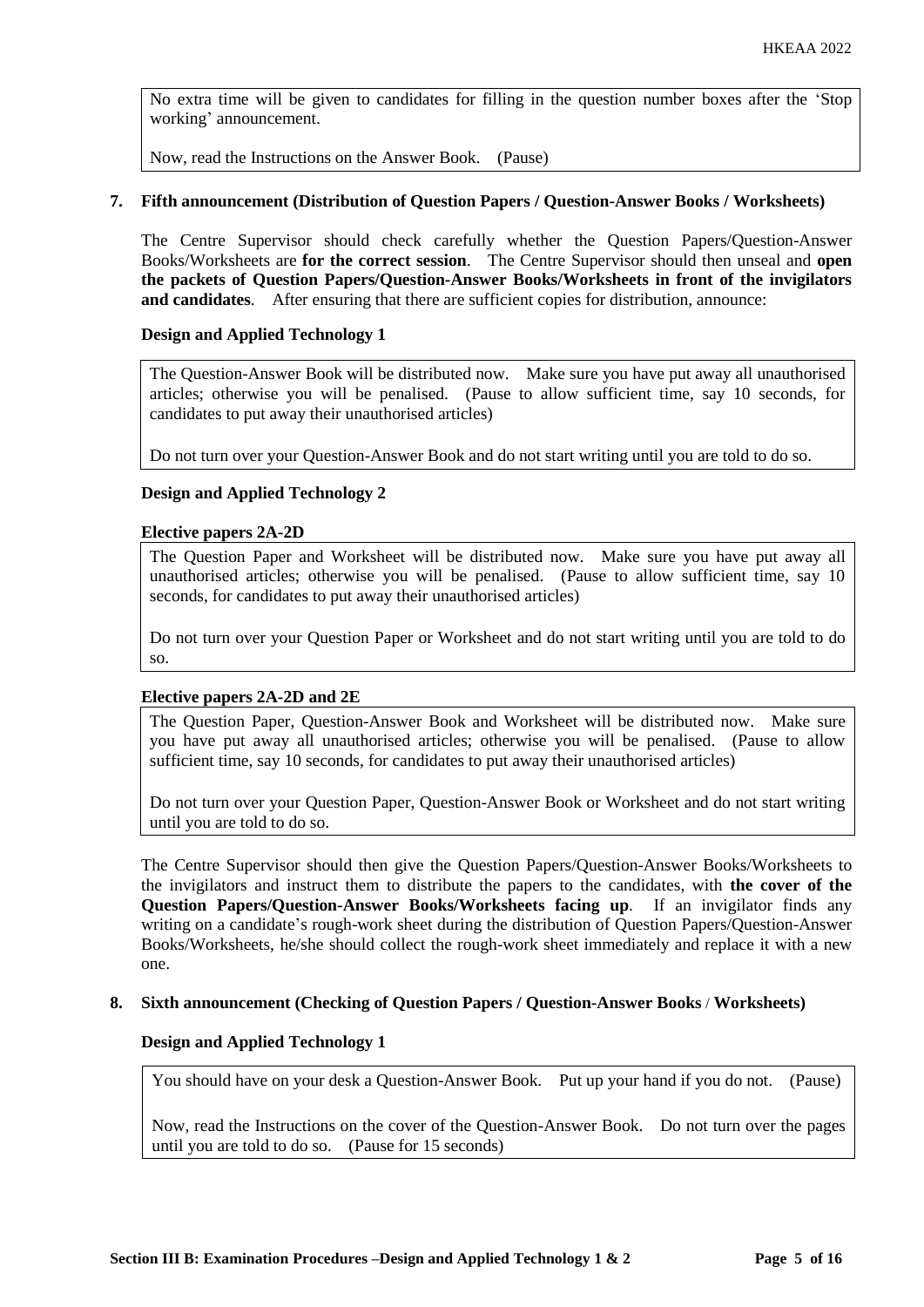# **Design and Applied Technology 2**

## **Elective papers 2A-2D**

You should have on your desk a Question Paper, a Worksheet and an Answer Book. Put up your hand if you do not. (Pause)

You should attempt **ONE** of the two elective papers i.e. Paper 2A, 2B, 2C or 2D which you have registered for the examination. Answers written for papers that they have not registered for will not be marked.

Write your answers in the Answer Book. If you attempt Question 4 of Paper 2B, write your answers in the Worksheet provided.

Now, read the Instructions on the cover of the Question Paper and Worksheet. Do not turn over the Question Paper and Worksheet until you are told to do so. (Pause for 15 seconds)

## **Elective papers 2A-2D and 2E**

You should have on your desk a Question Paper, a Worksheet, a Question-Answer Book and an Answer Book. Put up your hand if you do not. (Pause)

Candidates should attempt **ONE** of the two elective papers, i.e. Paper 2A, 2B, 2C, 2D or 2E which you have registered for the examination. Answers written for papers that they have not registered for will not be marked.

If you attempt Paper 2A, 2B, 2C or 2D, write your answers in the Answer Book. If you attempt Question 4 of Paper 2B, write your answers in the Worksheet provided. If you attempt Paper 2E, write your answers in the Question-Answer Book provided.

Candidates should hand in only **ONE** answer script, that is either the Answer Book/Worksheet or Question-Answer Book attempted. The unused Answer Book, Worksheet or Question-Answer Book will be collected separately at the end of the examination but they will not be marked.

Now, read the Instructions on the cover of the Question Paper, Worksheet and Question-Answer Book. Do not turn over the Question Paper, Worksheet and Question-Answer Book until you are told to do so. (Pause for 15 seconds)

# **9. Seventh announcement (Checking of Question Papers and start of the examination)**

9.1 Before the start of the examination, the Centre Supervisor should remind candidates to make sure that they do not have any electronic devices (including mobile phones) switched on or on the body. Then ask the candidates to open the Question Paper/Question-Answer Book/Worksheet to **check the number of pages/questions**. After the start of the examination, candidates should first write their candidate number in the boxes provided on the front cover of their Answer Book/Question-Answer Book/Worksheet and affix barcode labels in the designated spaces on the front cover and the inner pages of the Answer book/Question-Answer Book/Worksheet according to the instructions on the cover. No extra time will be given to candidates for sticking the barcode labels after the 'Stop working' announcement.

# **Design and Applied Technology 1**

Before the examination begins, make sure that you have switched off your mobile phone, including the alarm function, and that you do not have any electronic devices on the body. (Pause to allow sufficient time, say 30 seconds, for candidates to do the final check)

Check your Question-Answer Book to make sure that there are no missing questions. Words like '**End of Paper**' or '**End of Section**' should appear after the last question. (Pause)

**Close the Question Paper after checking.**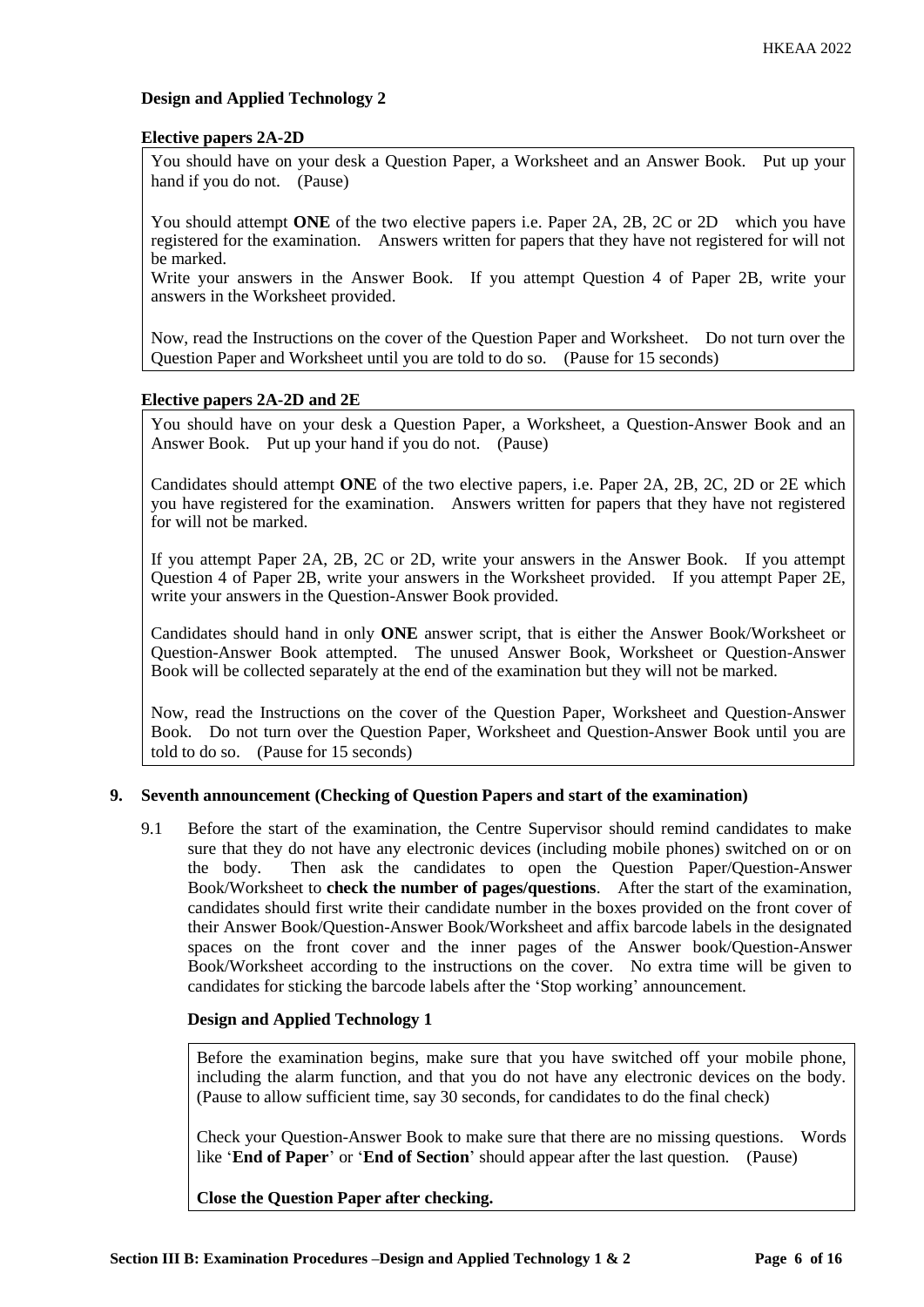**After the announcement of the start of the examination**, you should first write your Candidate Number in the boxes provided on the front cover of the Question-Answer Book. You should copy your Candidate Number from your Admission Form. You should also stick barcode labels in the designated spaces on the cover and the inner pages of the Question-Answer Book according to the Instructions on the cover.

**No extra time will be given** to candidates for sticking barcode labels after the 'Stop working' announcement.

#### **Design and Applied Technology 2**

#### **Elective papers 2A-2D**

Before the examination begins, make sure that you have switched off your mobile phone, including the alarm function, and that you do not have any electronic devices on the body. (Pause to allow sufficient time, say 30 seconds, for candidates to do the final check)

Check your Question Paper to make sure that there are no missing questions. Words like 'End of Paper' or 'End of Section' should appear after the last question. (Pause) '**End of Paper**' or '**End of Section**' should appear after the last question.

## **Close the Question Paper after checking.**

**After the announcement of the start of the examination**, you should first write your Candidate Number in the boxes provided on the front cover of the Answer Book and Worksheet. You should copy your Candidate Number from your Admission Form. You should also stick barcode labels in the designated spaces on the cover and the inner pages of your Answer Book and the front page of the Worksheet according to the Instructions on the cover.

**No extra time will be given** to candidates for sticking barcode labels after the 'Stop working' announcement.

# **Elective papers 2A-2D and 2E**

Before the examination begins, make sure that you have switched off your mobile phone, including the alarm function, and that you do not have any electronic devices on the body. (Pause to allow sufficient time, say 30 seconds, for candidates to do the final check)

Check your Question Paper and Question-Answer Book to make sure that there are no missing questions. Words like '**End of Paper**' or '**End of Section**' should appear after the last question. (Pause)

**Close the Question Paper and Question-Answer Book after checking.**

**After the announcement of the start of the examination**, you should first write your Candidate Number in the boxes provided on the front cover of the Answer Book, Question-Answer Book and Worksheet. You should copy your Candidate Number from your Admission Form. You should also stick barcode labels in the designated spaces on the cover and the inner pages of your Answer Book, Question-Answer Book and the front page of the Worksheet according to the Instructions on the cover.

**No extra time will be given** to candidates for sticking barcode labels or filling in the question number boxes after the 'Stop working' announcement.

9.2 The Centre Supervisor should **check if there is any Special Notice** which contains last-minute messages to candidates. The Special Notice, if any, is in a **bright yellow envelope** (see *Specimen 9*). If there is a Special Notice for the session, make an announcement according to the instructions in the Special Notice and write down the contents of the Special Notice on the blackboard for the candidates' reference, particularly the latecomers.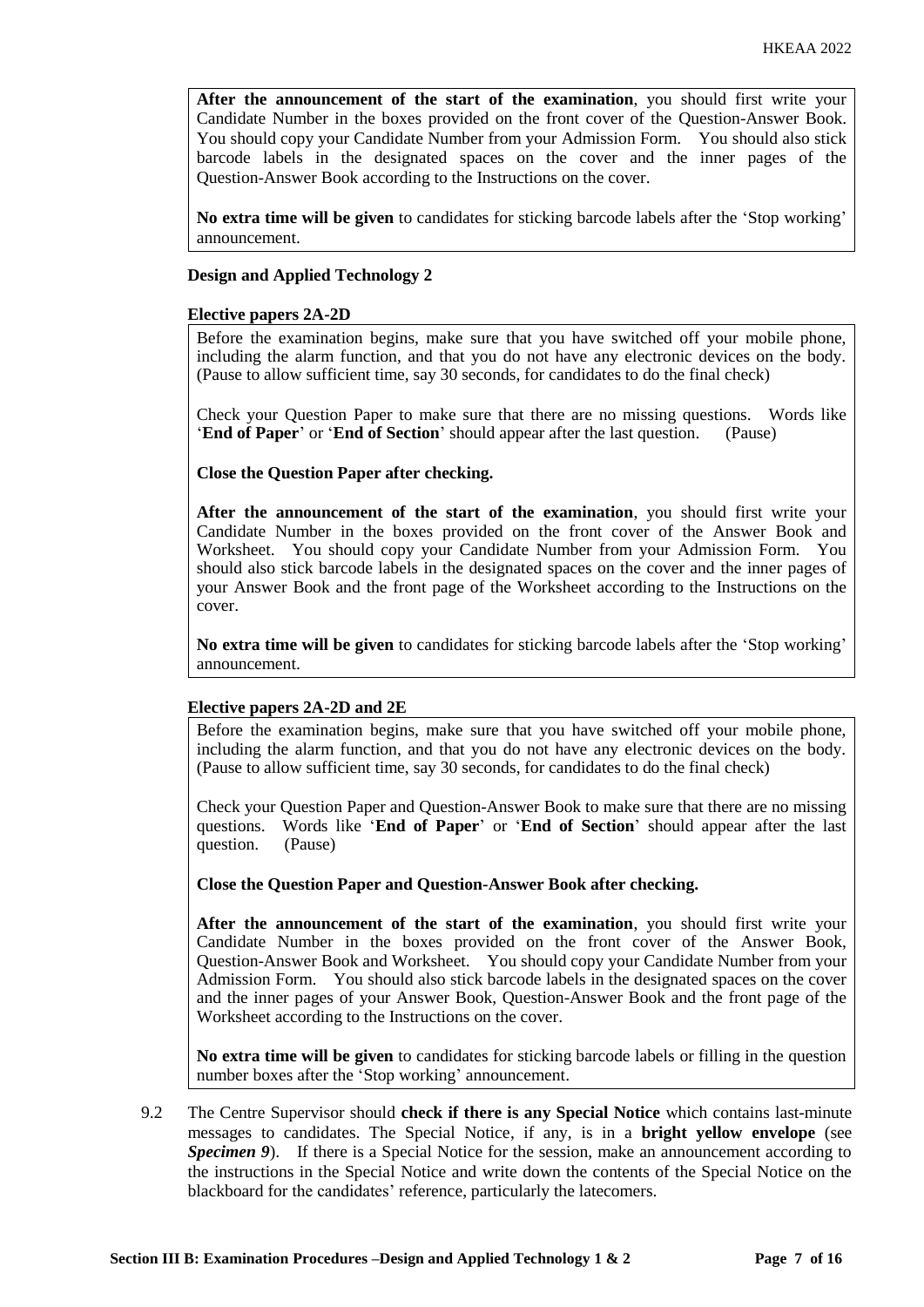9.3 If there are no questions from the candidates, the Centre Supervisor should give the signal to begin by announcing:

**Design and Applied Technology 1 and 2** (leaving early is allowed during the period after the first 30 minutes and before the last 15 minutes)

If you wish to leave early, you should put up your hand to seek an invigilator's permission. Early leavers are not allowed to take away the question papers.

According to the hall clock (my watch), the time is \_\_\_\_. The finishing time is \_\_\_\_. You may now start.

- 9.4 After the 'You may now start' announcement, the Centre Supervisor should write the actual starting time and the correct finishing time on the blackboard for the information of candidates and invigilators.
- 9.5 The Centre Supervisor should avoid the practice of writing up the starting and finishing times in advance, and should do this **only** when the precise times are known. If the hall has a clock visible to the candidates and is functioning properly (see **Notes** below), the Centre Supervisor should time the examination according to this clock. The Centre Supervisor may also refer to the digital timer available on the computer desktop of PECSS. Apart from providing a countdown of the examination time, the timer also provides reminders of the last 15 minutes, last 5 minutes and end of the examination session. The Centre Supervisor must ensure that candidates are given the full amount of time as specified on the Question Paper/Question-Answer Book. **No extra time** should be given to the candidates for reading the questions or for any other reason without specific instructions from the HKEAA.

# **Notes:**

- (1) The Centre Supervisor should check whether the hall clock is functioning properly before the start of the examination. If not, candidates should be reminded not to refer to the clock during the examination.
- (2) If there are two clocks in the hall (say one in the front of the hall and one at the back), the Centre Supervisor should use the one facing the candidates and inform the candidates of the clock he/she is using for timing the examination in order to avoid misunderstanding.
- 9.6 The Centre Supervisor should ensure that all examinations start punctually as scheduled in the timetable. If under special circumstances an examination has to be delayed (due to bad weather or insufficient Question Papers/Question-Answer Books/Worksheets being made available), the Centre Supervisor should ensure that the candidates are given the full amount of time as specified on the Question Paper/Question-Answer Book. **Under no circumstances should an examination start before the scheduled time.**
- 9.7 Write the actual starting time and finishing time at the end of the session in the spaces provided on the Sessional Report (for elective subjects) (See *Specimen 20C*).

# **B. Procedures after the Start of the Examination**

#### **10. Checking the Admission Forms and Identification Documents**

Please refer to *Section III A paragraph 3* for details.

# **11. Taking of Candidates' Attendance**

Please refer to *Section III A paragraph 4* for details.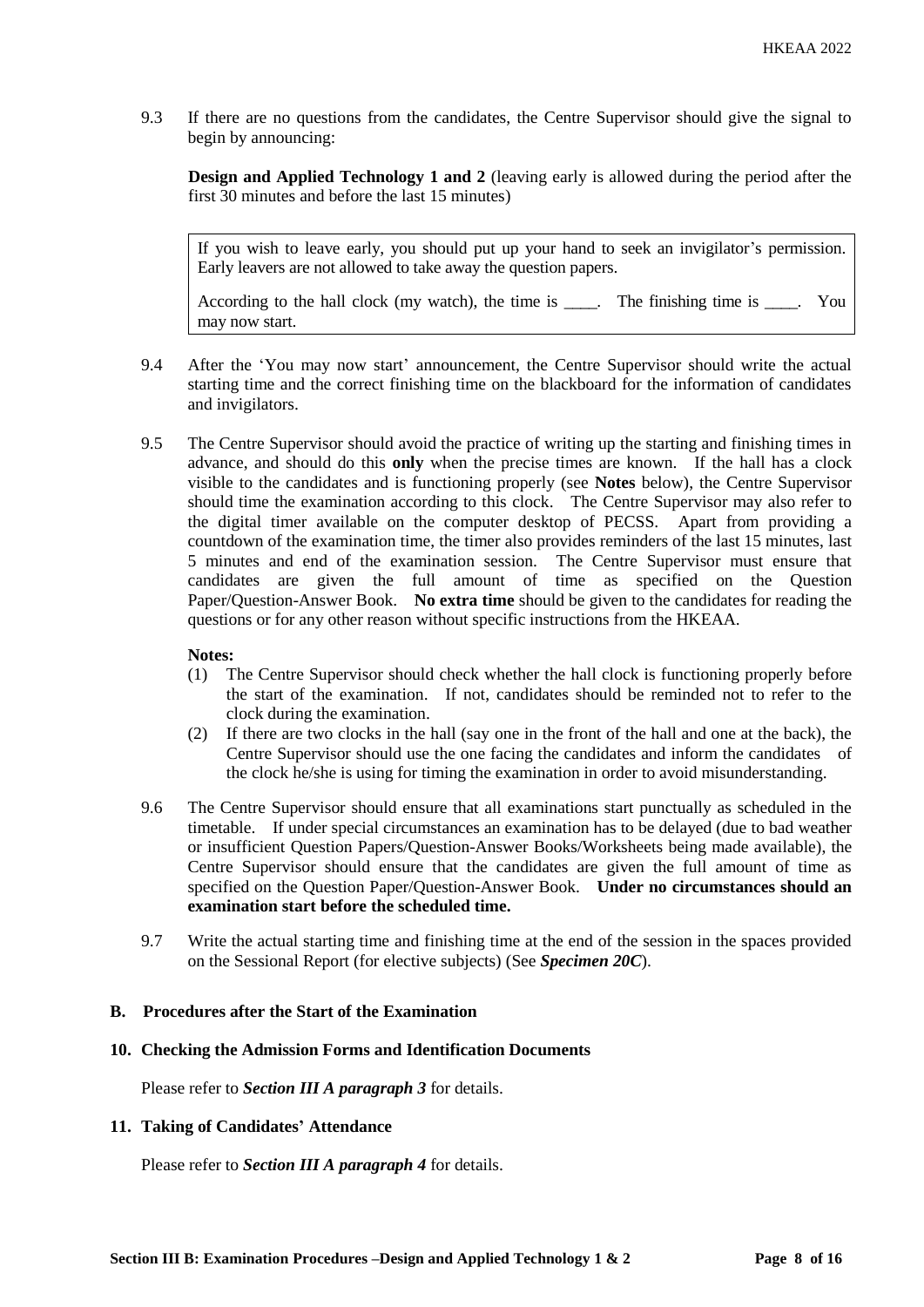# **12. Collecting Question Papers and answer books from vacant seats**

12.1 **30 minutes** after the start of the examination, ask the invigilators to collect the Question Paper/Answer Book/Question-Answer Book/Worksheet/barcode sheet from each vacant seat and return them to the Centre Supervisor. The Centre Supervisor is advised to put the blank Answer Books/Question-Answer Books/Worksheet inside a designated box/plastic bag to avoid mixing them up with the candidates' scripts to be collected at the end of the examination.

The Centre Supervisor should ask the invigilators to select 'Recording Absentees' from the Main Menu of their barcode scanner, scan the barcode sheets of the absentees, and upload the absentees' records to the ASTS programme before the absentees' barcode sheets are put inside the barcode sheet envelope (see *Specimen 30B*).

- 12.2 The school can retain the surplus Question Papers (including Question-Answer Books). **However, the school should return the unattempted Worksheets for Paper 2B to the HKEAA**.
- 12.3 In the case of a candidate **requesting to have another Answer Book/Question-Answer Book/Worksheet**, the request should not normally be accepted. Supplementary answer sheets should be supplied.

## **13. Early leavers**

- 13.1 Early leave is not allowed for the Listening papers and Multiple-Choice papers (i.e. Music Paper 1/Mathematics Compulsory Part Paper 2/Economics Paper 1).
- 13.2 For other subjects/papers, candidates may leave the examination room after the first 30 minutes of the session to 15 minutes before the end of the session. Candidates wishing to leave during the permitted time must raise their hand to summon an invigilator. Before a candidate is given permission to leave, the invigilator should ensure that (1) the candidate number has been put down and barcode labels have been affixed in the designated spaces of the answer script even if no attempt has been made to answer any questions; and (2) the question number box on each page of the answer script has been marked. **Early leavers are not allowed to take away the Question Papers.**
- 13.3 The Centre Supervisor should report in detail (time of the incident, circumstances, etc.) any candidate who has left the examination room without permission or who has taken away the Question Paper on Report Form SR4g (see *Specimen 23A*).
- 13.4 If a candidate claims to be sick and wishes to leave outside the permitted time, he/she should state his/her reasons on Report Form SR4g for follow up by the HKEAA. He/she has to write his/her name and address in the space provided on the form. Please complete the attendance taking for the candidate and follow the script collection procedures as described in *paragraph 13.2* before letting the candidate leave.
- 13.5 The Question Papers and answer scripts of early leavers should be left on the candidates' desks. **The answer scripts should be collected at the end of the session together with those of other candidates** and placed in the appropriate script envelope while the Question Papers can be treated as ordinary surplus Question Papers which can be kept by the school.

#### **14. Questions raised by candidates**

Please refer to *Section III A paragraph 5* for details.

#### **15. Toilet arrangements**

Please refer to *Section III A paragraph 6* for details.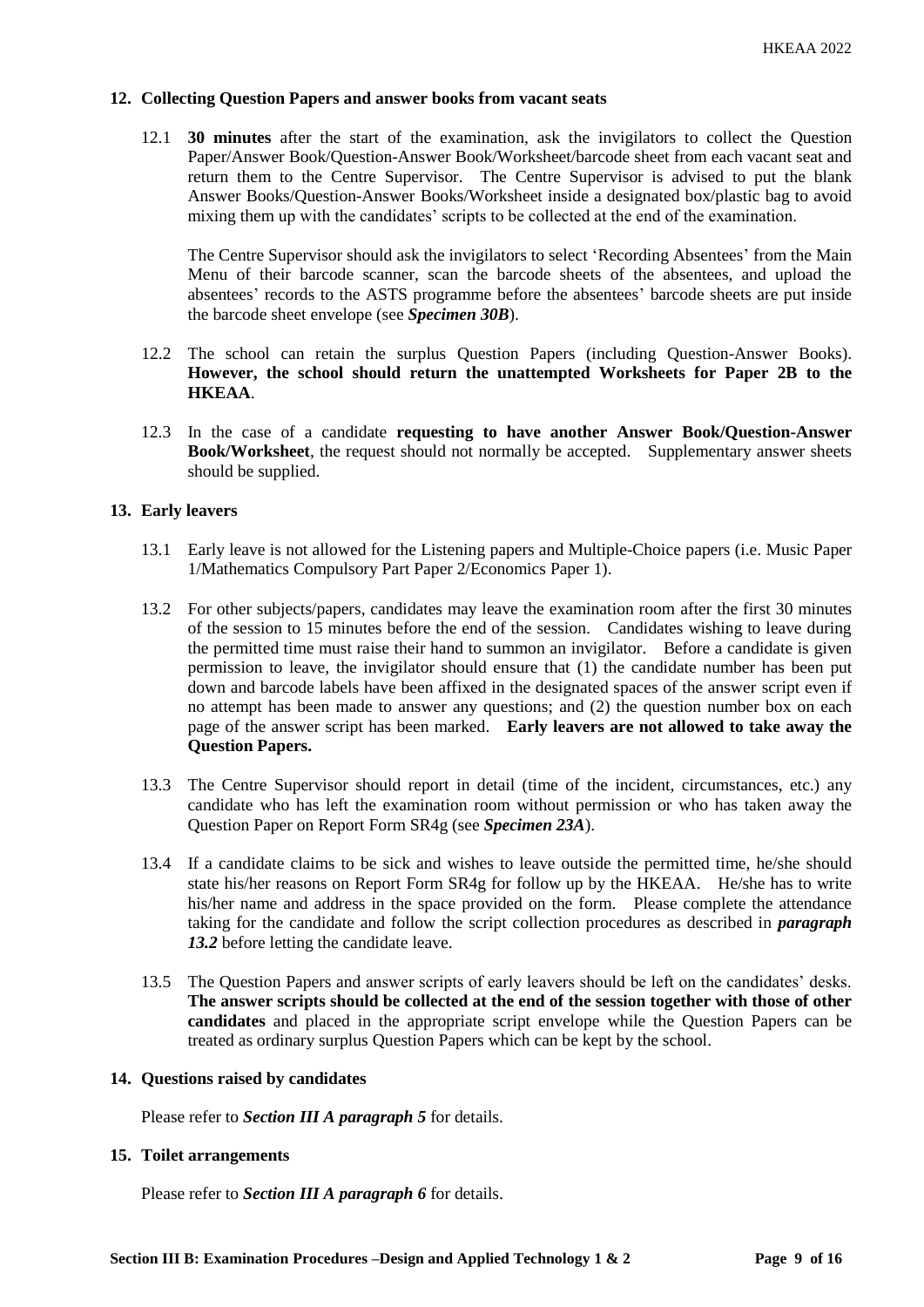**C. Report Forms**

# **16. If the Centre Supervisor wishes to make a report about the conduct of the examination, he/she can use the following report forms:**

- Form SR1 ― Candidates without Admission Form/Identification Document
- Form SR3 Candidates Attended the Wrong Examination Centre/Subject/Paper/Module/ Language Version not on Admission Form
- Form  $SR4g$  Examination Irregularities (cheating/insufficient papers/candidates' disobeying the 'Stop working' instructions, etc.)
- Form SR4b Examination Irregularities (Barcodes)<br>• Form SR4c Examination Irregularities (Calculators
- 
- Form SR4c Examination Irregularities (Calculators)<br>Form SR4p Examination Irregularities (Mobile • Form SR4p — Examination Irregularities (Mobile Phones/Electronic Devices/Sounding Devices)
- Form SR4t Candidates Going to the Toilet<br>• Form SR4i Examination Irregularities (Invi
- Examination Irregularities (Invigilators)
- Sessional Report (for elective subjects)

## **D. End of Examination**

#### **17. Eighth announcement (Reminding candidates of the time left)**

17.1 15 minutes before the end of the session, the Centre Supervisor should announce:

## **Design and Applied Technology 1**

You have 15 minutes left. You are not allowed to leave the examination room until you are told to do so.

Make sure you have written your Candidate Number and stuck barcode labels in the designated spaces of the Question-Answer Book.

No extra time will be given to candidates for sticking the barcode labels or filling in the question number boxes after the 'Stop working' announcement.

#### **Design and Applied Technology 2**

#### **Elective papers 2A-2D**

You have 15 minutes left. You are not allowed to leave the examination room until you are told to do so.

Make sure you have marked the appropriate question number in the question number box on each page and on the cover of the Answer Book; otherwise the markers may not know which questions you have answered. Besides, make sure you have written your Candidate Number and stuck barcode labels in the designated spaces of the Answer Book and Worksheet.

No extra time will be given to candidates for sticking the barcode labels or filling in the question number boxes after the 'Stop working' announcement.

#### **Elective papers 2A-2D and 2E**

You have 15 minutes left. You are not allowed to leave the examination room until you are told to do so.

If you have used the Answer Book, make sure you have marked the appropriate question number in the question number box on each page and on the cover of the Answer Book; otherwise the markers may not know which questions you have answered. Besides, make sure you have written your Candidate Number and stuck barcode labels in the designated spaces of the Answer Book, Question-Answer Book and Worksheet.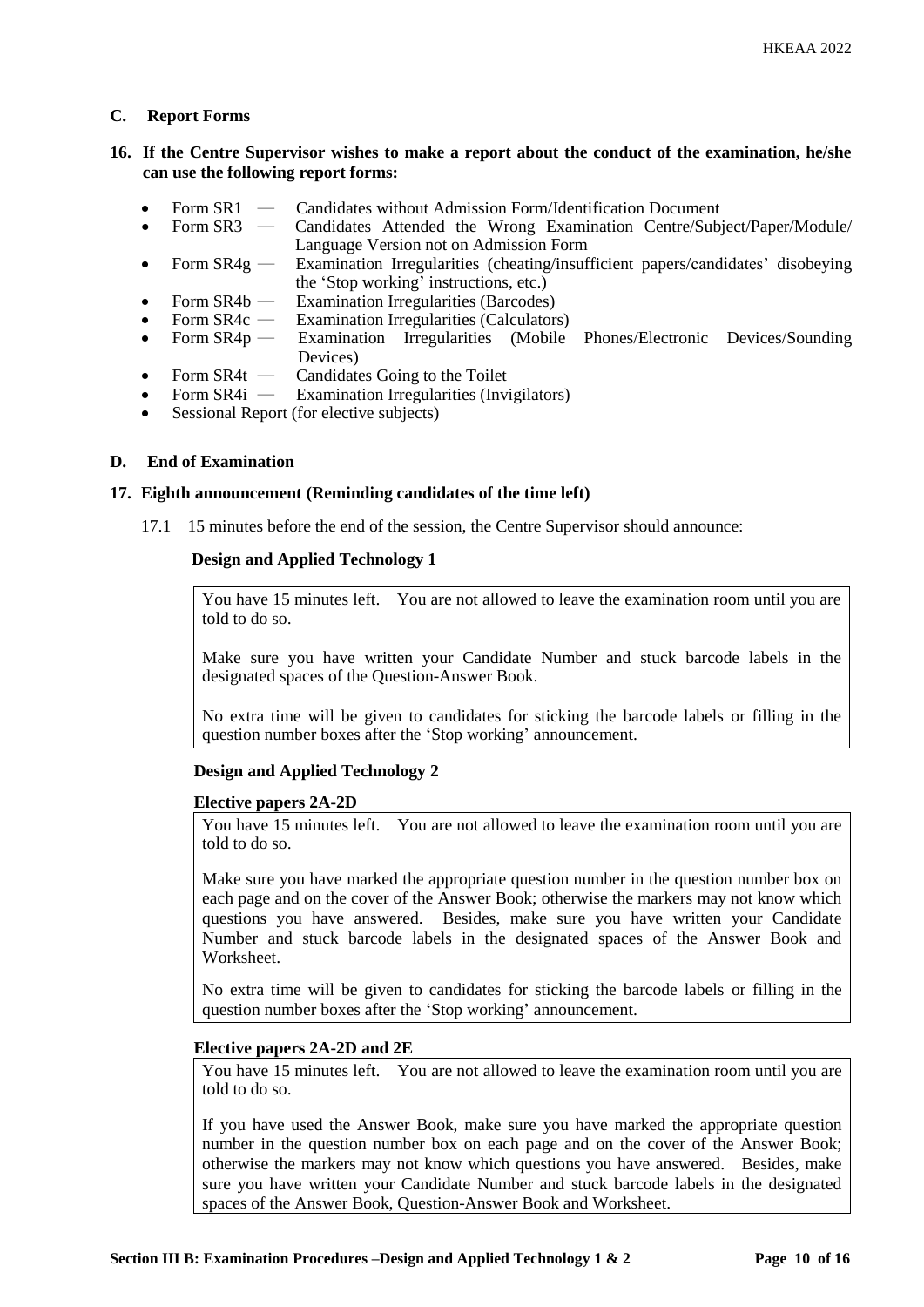No extra time will be given to candidates for sticking the barcode labels or filling in the question number boxes after the 'Stop working' announcement.

17.2 5 minutes before the end of the session, the Centre Supervisor should announce:

#### **Design and Applied Technology 1**

You have 5 minutes left. Make sure you have written your Candidate Number and stuck barcode labels in the designated spaces on the Question-Answer Book and all supplementary answer sheets.

# **Remember to enter the question number and mark the question number box on all appropriate pages.**

Cross out all unwanted materials. You will *NOT* be allowed to work on your Question-Answer Book and supplementary answer sheets including affixing barcode labels, using an eraser, filling in question numbers or holding any stationery after the 'Stop working' announcement.

#### **Design and Applied Technology 2**

#### **Elective papers 2A-2D**

You have 5 minutes left. Make sure you have written your Candidate Number and stuck barcode labels in the designated spaces on the Answer Book, Worksheet and all supplementary answer sheets.

#### **Remember to enter the question number and mark the question number box on all appropriate pages.**

Cross out all unwanted materials. You will *NOT* be allowed to work on your Answer Book, Worksheet and supplementary answer sheets including affixing barcode labels, using an eraser, filling in question numbers or holding any stationery after the 'Stop working' announcement.

#### **Elective papers 2A-2D and 2E**

You have 5 minutes left. Make sure you have written your Candidate Number and stuck barcode labels in the designated spaces on the Answer Book, Question-Answer Book, Worksheet and all supplementary answer sheets.

**If you have used the Answer Book, remember to enter the question number and mark the question number box on all appropriate pages.**

Cross out all unwanted materials. You will *NOT* be allowed to work on your Answer Book, Question-Answer Book, Worksheet and supplementary answer sheets including affixing barcode labels, using an eraser, filling in question numbers or holding any stationery after the 'Stop working' announcement.

#### **18. Ninth announcement ('Stop working' instruction)**

18.1 When time is up, announce:

#### **Design and Applied Technology 1**

The time now is \_\_\_\_\_. Time is up. Stop working. Put down all your stationery. **(Pause for 10 seconds to ensure that all candidates are complying with the instructions^)**

Do not pack your personal belongings until you are told to do so. Close your Question-Answer Book. You must not work on your answers or affix barcode labels now, otherwise you will receive a mark penalty. (Pause)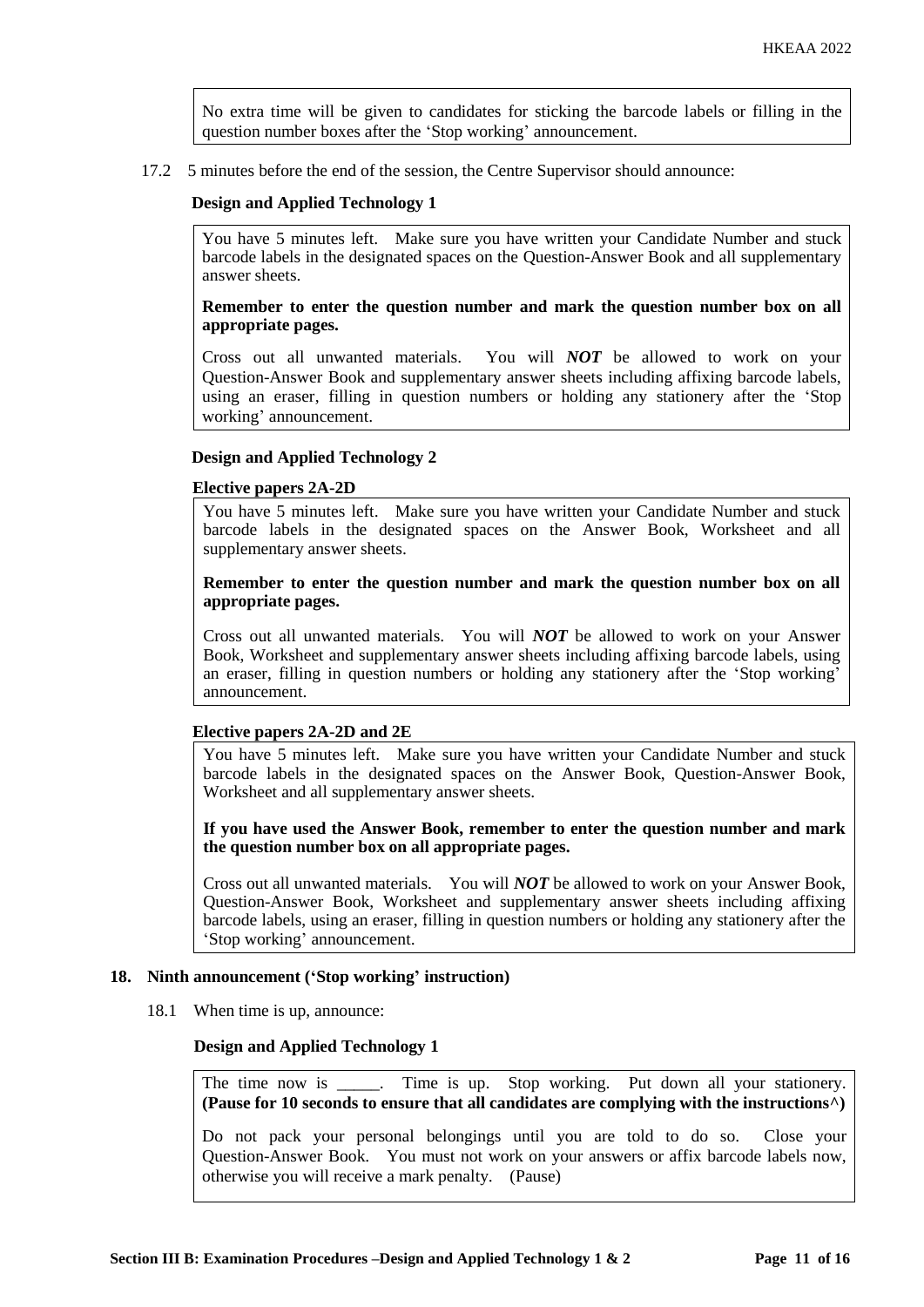If you have supplementary answer sheets, tie them in your Question-Answer Book with the piece of string provided. Put your Question-Answer Book next to the unused barcode labels. They will be collected separately.

Make sure that your Admission Form and identification document do not get included in your answer script.

#### **Design and Applied Technology 2**

#### **Elective papers 2A-2D**

The time now is \_\_\_\_\_. Time is up. Stop working. Put down all your stationery. **(Pause for 10 seconds to ensure that all candidates are complying with the instructions^)**

Do not pack your personal belongings until you are told to do so. Close your Question Paper, Worksheet and Answer Book. You must not work on your answers or affix barcode labels now, otherwise you will receive a mark penalty. (Pause)

If you answer Question 4 of Paper 2B, fasten the Worksheet inside the Answer Book with the piece of string provided. If you have supplementary answer sheets or graph papers, tie them in your Answer Book with the piece of string. Besides, put your Answer Book next to the unused barcode labels. They will also be collected separately.

Make sure that your Admission Form and identification document do not get included in your answer script.

#### **Elective papers 2A-2D and 2E**

The time now is \_\_\_\_. Time is up. Stop working. Put down all your stationery. **(Pause for 10 seconds to ensure that all candidates are complying with the instructions^)**

Do not pack your personal belongings until you are told to do so. Close your Question Paper, Worksheet, Answer Book and Question-Answer Book. You must not work on your answers or affix barcode labels now, otherwise you will receive a mark penalty. (Pause)

If you answer Question 4 of Paper 2B, fasten the Worksheet inside the Answer Book with the piece of string provided. If you have used supplementary answer sheets or graph papers, tie them inside the Papers 2A – 2D Answer Book or the Paper 2E Question-Answer Book with string accordingly. Please note that you should hand in only **ONE** answer script, that is, either the Answer Book/Worksheet or Question-Answer Book that you have attempted. The unused Answer Book, Worksheet or Question-Answer Book will be collected separately, and they will not be marked. The unused barcode labels will also be collected separately.

Make sure that your Admission Form and identification document do not get included in your answer script.

- **^** During the 10-second pause after *'Put down all your stationery'* is announced, the Centre Supervisor should stay on the stage to ensure that the candidates follow the instructions and invigilators should check if any candidates are still working on their answer scripts (including writing, erasing/crossing out answers, holding any stationery, affixing barcode labels or filling in question numbers).
- 18.2 For handling cases of candidates disobeying the 'Stop working' instruction, please refer to *Section IV paragraph 19*.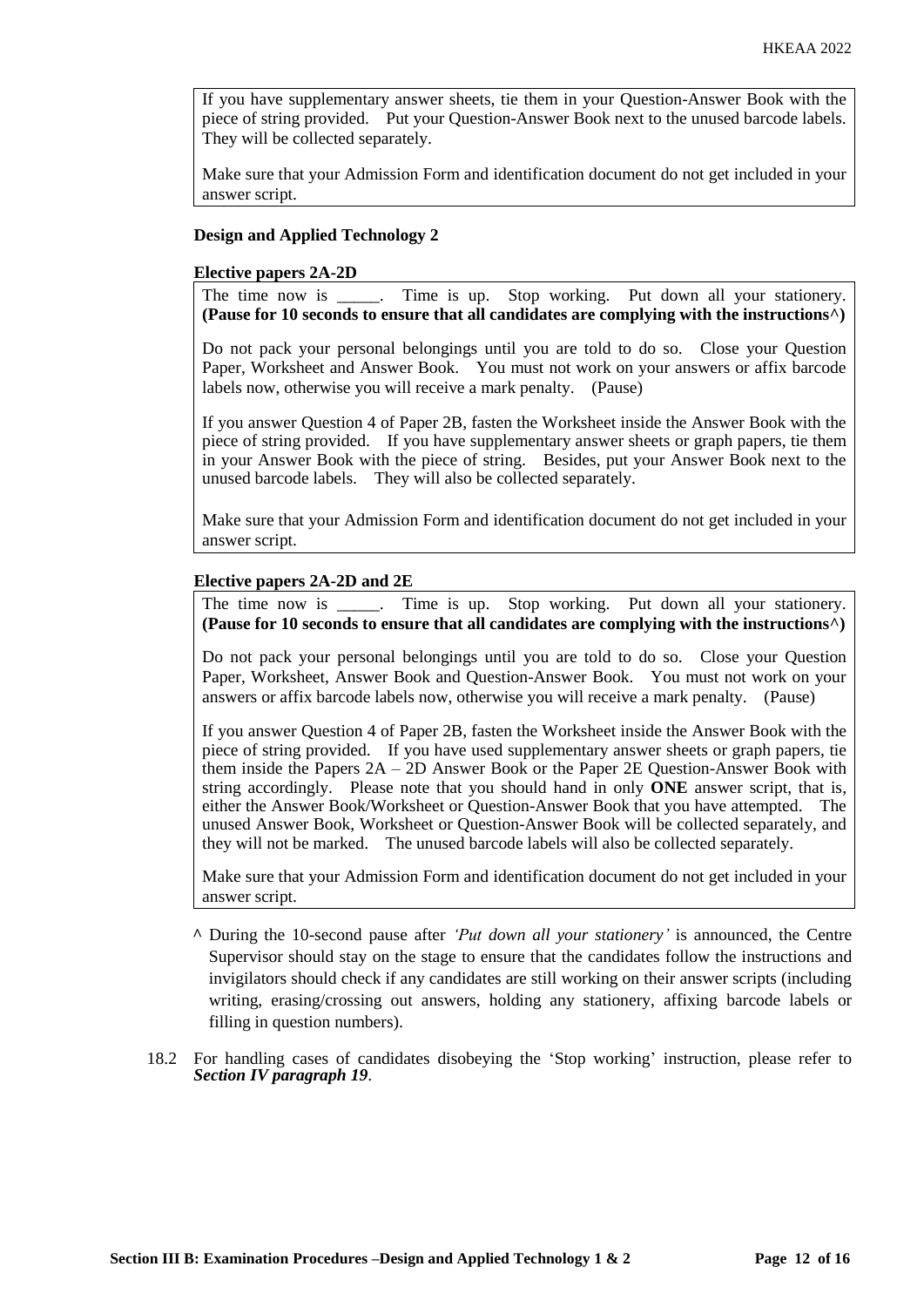# **19. Tenth announcement (Collection of answer scripts)**

- **NOTE**: **With the exception of Combined Science (Biology) Section A, Combined Science (Chemistry) Section A and Combined Science (Physics) Section A**, the Question Papers of other subjects (including multiple-choice question papers) need **NOT** be collected.
- 19.1 The Centre Supervisor should announce:

# **Design and Applied Technology 1**

Your Question-Answer Book will be collected now. Stay in your seat quietly until you are told to leave.

While collecting the answer scripts, if you are found not having stuck a barcode label on the cover of the Question-Answer Book, to facilitate scanning, the invigilator will let you stick the label on the cover under supervision. You are required to complete a report form before leaving the examination room.

## **Design and Applied Technology 2**

## **Elective papers 2A-2D**

Your Answer Book will be collected now. You have to submit the Worksheet only if you have attempted Question 4 of Paper 2B. Stay in your seat quietly until you are told to leave.

While collecting the answer scripts, if you are found not having stuck a barcode label on the cover of the Answer Book, to facilitate scanning, the invigilator will let you stick the label on the cover under supervision. You are required to complete a report form before leaving the examination room.

#### **Elective papers 2A-2D and 2E**

Your Answer Book OR Question-Answer Book will be collected now. You have to submit the Worksheet only if you have attempted Question 4 of Paper 2B. Stay in your seat quietly until you are told to leave.

While collecting the answer scripts, if you are found not having stuck a barcode label on the cover of the Answer Book or Question-Answer Book, to facilitate scanning, the invigilator will let you stick the label on the cover under supervision. You are required to complete a report form before leaving the examination room.

- 19.2 The Centre Supervisor should assign the invigilators to collect separately the answer scripts, rough-work sheets, unattempted Worksheets and Answer Book/Question-Answer Book and barcode sheets (with/without remaining barcode labels), etc..
- 19.3 While collecting the Answer Books/Question-Answer Books, if an invigilator discovers that **a candidate has not put down his/her candidate number on the cover of his/her Answer Book/Question-Answer Book, the candidate can be allowed to write his/her candidate number on the cover only under the supervision of the invigilator. However, the candidate should not be allowed to fill in the question number boxes.**
- 19.4 While collecting the Answer Books/Question-Answer Books, if an invigilator discovers that **a candidate has not stuck any barcode labels on the cover of an Answer Book/Question-Answer Book, to facilitate scanning, the candidate should be asked to stick the barcode label on that cover under the supervision of the invigilator. A report must be made on Report Form SR4b. The candidate should be asked to sign the report form.**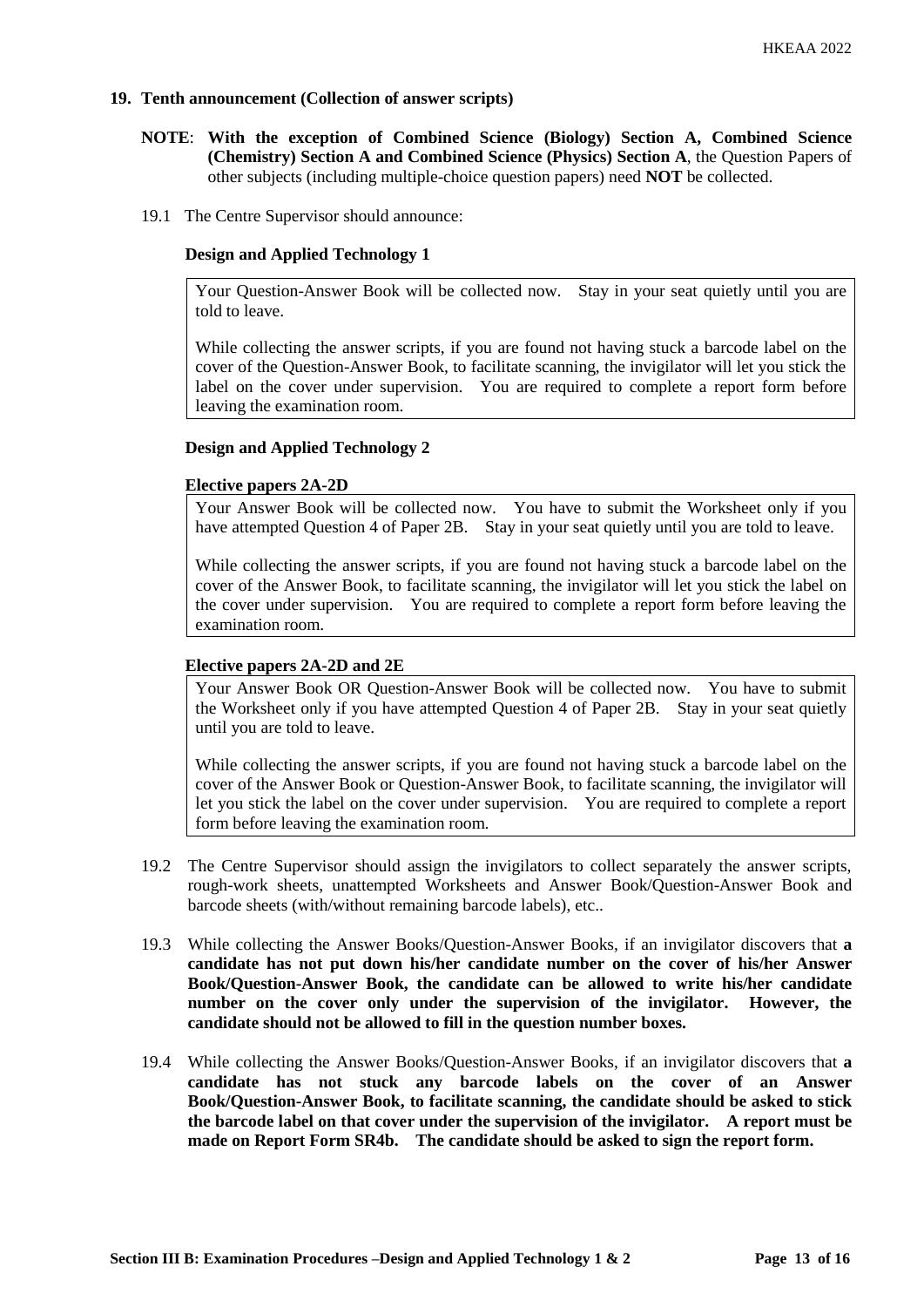# **20. Checking of answer scripts collected**

- 20.1 The answer scripts should be collected in candidate number order, with the smallest candidate number on top.
- 20.2 Ask the invigilators to scan the barcode labels on the scripts, including those using spare barcode labels. After scanning all answer scripts, invigilators should place the barcode scanners on the cradle for data transmission.
- 20.3 **The Centre Supervisor should check the 'Summary Report' and the 'Discrepancy Report' in the ASTS programme to ensure that the number of candidates present tallies with the number of collected scripts.** If there is a discrepancy between the attendance records and the scripts' records, the relevant information will be shown in the 'Discrepancy Report' in the ASTS programme. The Centre Supervisor should investigate the irregularities immediately. Please refer to the 'ASTS User Guide' where necessary.
- 20.4 If, at the time of scanning the barcode labels on the scripts, an invigilator discovers that a candidate has not stuck any barcode label on the cover of an Answer Book/Question-Answer book, the Answer Book/Question-Answer Book need not be scanned. The matter must be reported to the Centre Supervisor immediately and recorded on Report Form SR4b. The case will be shown in the 'Discrepancy Report' of the ASTS programme.

The Centre Supervisor should, under the page of 'Answer Script', select the relevant candidate and click 'Edit' manually to update the script record. The candidate's script record should be updated as follows:

- (i) from '0/1' to ' $\checkmark$ ' (for examinations using 1 answer book)
- (ii) from '1/2' to ' $\checkmark$ ' (for examinations using 2 answer books and 1 answer book has been scanned while the other cannot be scanned)
- (iii) from '0/2' to ' $\checkmark$ ' (for examinations using 2 answer books and both answer books cannot be scanned).

The completed Report Form SR4b and the Answer Book/Question-Answer Book should be placed in the **Envelope for Special Reports & Related Scripts/Answer Sheets**.

20.5 The Centre Supervisor should put down the total number of scripts collected in the appropriate spaces on the Sessional Report (for elective subjects).

#### **21. Eleventh announcement (Dismissal of candidates)**

21.1 On completion of the collection and checking of all answer scripts, the Centre Supervisor should announce:

#### **Design and Applied Technology 1**

The Paper 2 examination of this subject will be held at \_\_\_\_\_\_. Please come back 15 minutes before the start of the examination. You may now pack your personal belongings. Make sure you have your Admission Form, identification document and other personal belongings. (Pause) You may now leave.

# **Design and Applied Technology 2**

#### **Elective papers 2A-2D and 2E**

You may now pack your personal belongings. Make sure you have your Admission Form, identification document and other personal belongings. (Pause) You can take away your question paper. You may now leave.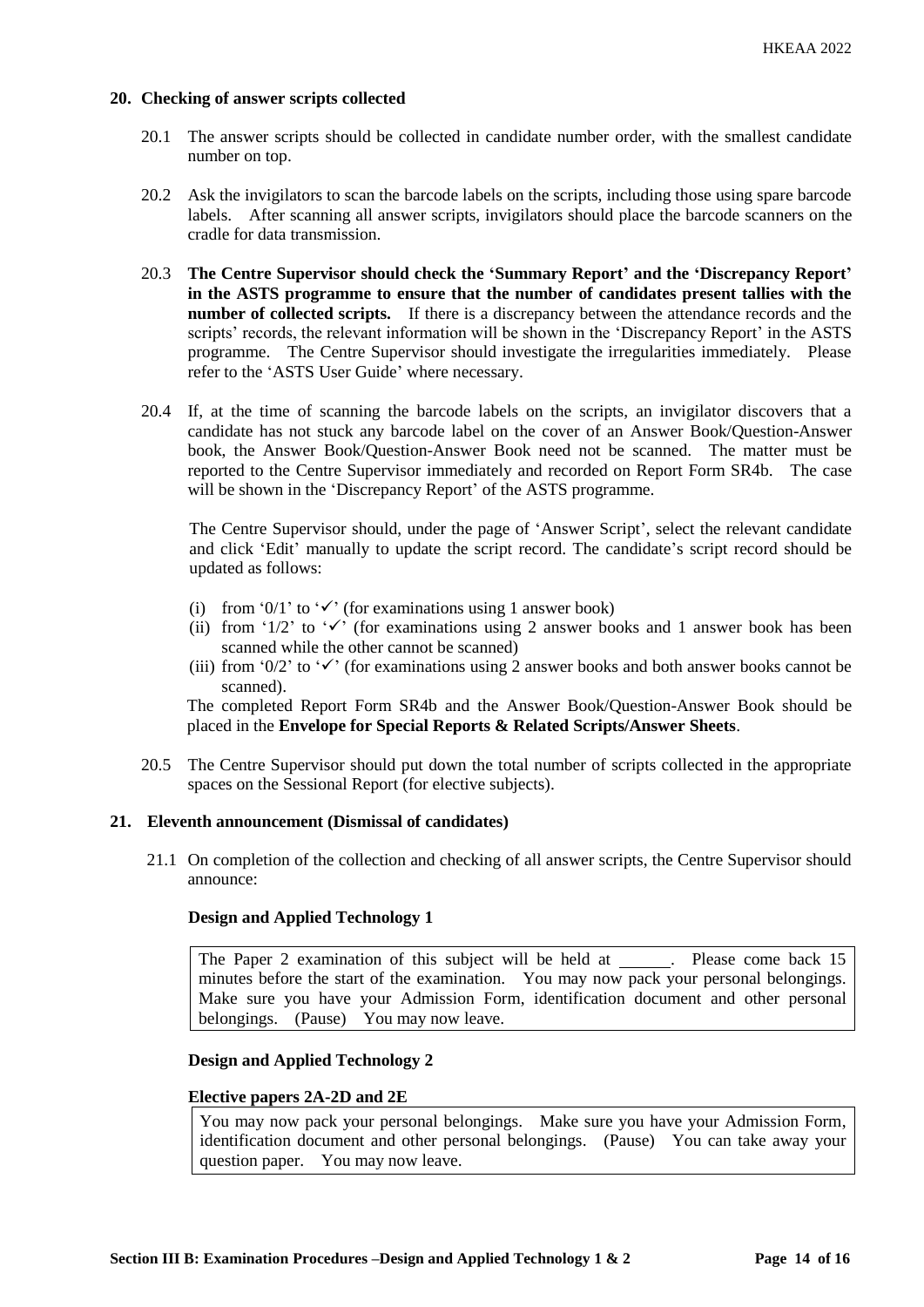21.2 In the case of a candidate reporting any irregularity concerning the examination (e.g. reports a mistake in the use of answer books), the Centre Supervisor should record the details of the irregularity (such as whether the case was reported before or after the dismissal of candidates) on Report Form SR4g so that follow-up action can be taken by the HKEAA (see *Section IV paragraph 20* on candidates using wrong answer books).

# **22. Completing the Sessional Report (for elective subjects)**

The Sessional Report (for elective subjects) should be completed by the Centre Supervisor and two invigilators (including one invigilator not provided by the centre school). This report need not be returned daily. It should be returned to the Scripts Collection Centre after the very last HKDSE examination session in the centre.

## **23. Packing of scripts and examination materials**

23.1 The Centre Supervisor should refer to the Script Envelope Summary (see *Specimen 26B*) for the number of pre-printed script envelopes provided to the centre. The answer scripts should be placed in the appropriate script envelopes (see *Specimen 26A*) in candidate number order according to the candidate number ranges printed on the script envelope labels. The number of scripts inside should be written on each of the envelopes. Each envelope should be sealed with a piece of Security Adhesive Tape. The Centre Supervisor and one invigilator should then sign on the flap of the envelope across the tape (see *Specimen 27*). The envelopes must be tied with a piece of string for carrying purposes.

**All unattempted Answer Books, Worksheets for Paper 2B and Question-Answer Books for Paper 2E should be placed in the envelope for 'Return of Unused/Used/Unattempted Question Papers/Question-Answer Books' (see** *Specimen 37A***).**

#### 23.2 **Items to be placed in the normal script envelopes:**

#### **Scripts/answer sheets of**

- (1) candidates who are present (including latecomers, early leavers and additional candidates);
- (2) candidates who cannot produce their Admission Forms but can produce their identification documents and the candidate numbers claimed can be verified;
- (3) candidates whose Admission Forms do not bear their photographs and who cannot produce their identification documents but their personalised barcode sheets can be found at the centre;
- (4) candidates who have disobeyed the 'Stop working' instruction;
- (5) candidates whose calculators do not have the 'H.K.E.A.A. APPROVED' or 'H.K.E.A. APPROVED' label but the calculators are on the Permitted List.

# 23.3 **Scripts/Reports to be placed in the Envelope for Special Reports and Related Scripts (where appropriate):**

- (1) scripts of candidates who are suspected of cheating and the cribs (if any);
- (2) scripts of candidates who have attended a wrong centre;
- (3) scripts of candidates who cannot produce their Admission Forms and/or valid identification documents and their personalised barcode sheets cannot be found at the centre;
- (4) scripts of candidates who have taken a subject/paper/module/language version not listed on the Admission Form;
- (5) scripts of any other candidates who use spare barcode sheets/who are not given any barcode sheets;
- Candidates who use spare barcode sheets
- (6) scripts of candidates who cannot produce their Admission Forms and valid identification documents but their personalised barcode sheets can be found at the centre;